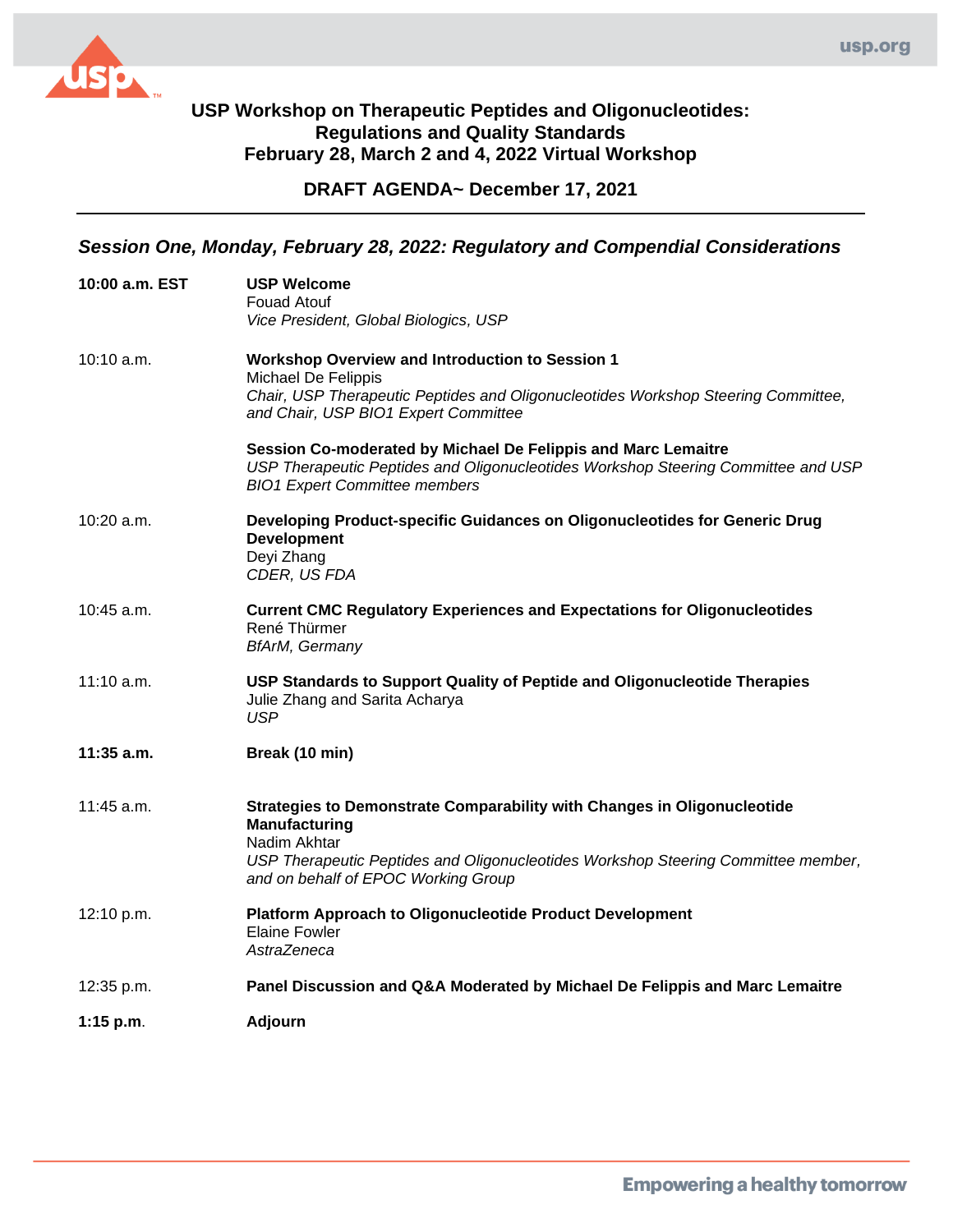

## **USP Workshop on Therapeutic Peptides and Oligonucleotides: Regulations and Quality Standards February 28, March 2 and 4, 2022 Virtual Workshop**

**DRAFT AGENDA~ December 17, 2021**

## *Session Two, Wednesday, March 2, 2022: Analytical Tools and Advances to Ensure Quality*

| 10:00 a.m. EST | Welcome to Session 2 and Highlights of Session 1<br><b>Gerhard Haas</b><br>USP Therapeutic Peptides and Oligonucleotides Workshop Steering Committee and<br>USP BIO1 Expert Committee member<br>Session Co-moderated by Gerhard Haas and Hong Jiang<br>USP Therapeutic Peptides and Oligonucleotides Workshop Steering Committee<br>members |
|----------------|---------------------------------------------------------------------------------------------------------------------------------------------------------------------------------------------------------------------------------------------------------------------------------------------------------------------------------------------|
| $10:20$ a.m.   | Analytical Method Development for Critical Impurities in Phosphoramidites<br>Dennis Rhodes<br>Ionis                                                                                                                                                                                                                                         |
| $10:45$ a.m.   | Characterization of Low-level D-Amino Acid Degradation Impurities Using Liquid<br><b>Chromatography-High Resolution Tandom Mass Spectrometry</b><br>Baole Zhang<br><b>Hybio Pharmaceutical</b>                                                                                                                                              |
| $11:10$ a.m.   | In-depth Impurity Profiling of Synthetic Oligonucleotides by High Resolution Mass<br><b>Spectrometry</b><br>Kui Yang<br>Division of Complex Drug Analysis, Office of Testing & Research, OPQ, CDER, US FDA                                                                                                                                  |
| 11:35 a.m.     | Analytical Strategies for Characterization of Stereopure Platform Chemistry<br><b>Philip Ross</b><br>Wave Life Sciences                                                                                                                                                                                                                     |
| 12:00 p.m.     | Break (10 min)                                                                                                                                                                                                                                                                                                                              |
| $12:10$ a.m.   | Novel Approaches for Mass Spectrometry Characterization of Highly Modified<br><b>Synthetic RNA</b><br>Giovanni Calderisi<br>Bachem, Switzerland                                                                                                                                                                                             |
| 12:35 p.m.     | Evaluation of Chromatographic Techniques for Oligonucleotide Separation and<br><b>Subsequent Detection by HRMS for Routine Testing</b><br>Andrew Argo<br>Biogen                                                                                                                                                                             |
| 1:00 p.m.      | Panel Discussion and Q&A Moderated by Gerhard Haas and Hong Jiang                                                                                                                                                                                                                                                                           |
| 1:45 p.m.      | <b>Adjourn</b>                                                                                                                                                                                                                                                                                                                              |